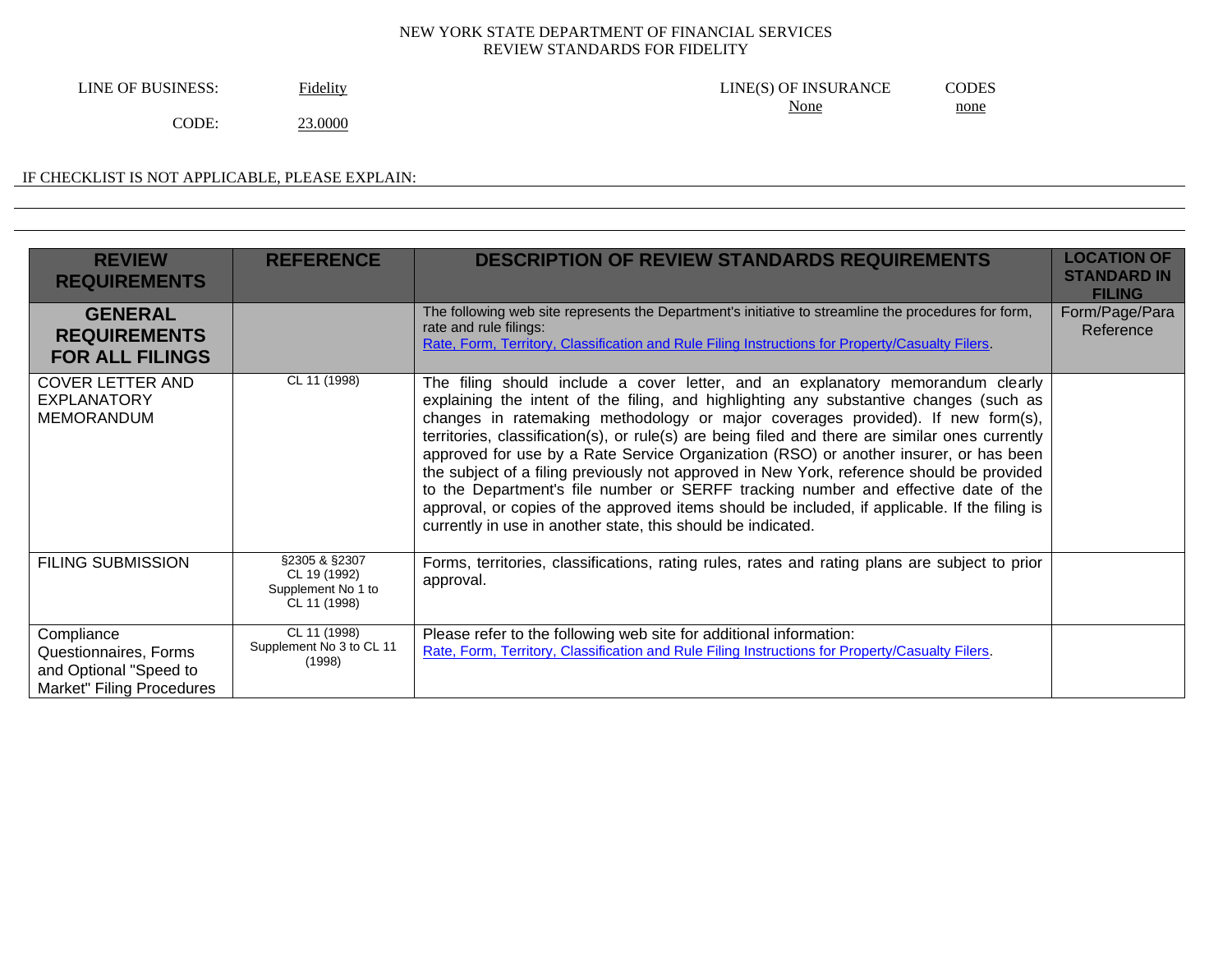| <b>REVIEW</b><br><b>REQUIREMENTS</b> | <b>REFERENCE</b> | <b>DESCRIPTION OF REVIEW STANDARDS REQUIREMENTS</b> | <b>LOCATION OF</b><br><b>STANDARD IN</b><br><b>FILING</b> |
|--------------------------------------|------------------|-----------------------------------------------------|-----------------------------------------------------------|
|                                      |                  |                                                     |                                                           |

| NO FILE OR FILING<br><b>EXEMPTIONS</b>    | Article 63<br>11NYCRR16 (Reg. 86) | An authorized insurer must obtain a "Special Risk License" prior to writing business in the<br>"Free Trade Zone". Such business shall be limited to a Special Risk defined as either a<br>Class 1 risk, Class 2 risk as enumerated in the list contained in Regulation 86, or a Class<br>3 risk. Although filing is not required for a Class 1 risk or a Class 2 risk, rates and policy<br>forms applied to special risks must still satisfy governing standards set forth in the<br>Insurance Law and regulations. If it is a class 3 risk then the company is required to file<br>for information only any form that has not been previously filed with the Superintendent<br>within three business days after the first delivery of a policy using such form, but no later<br>than 60 calendar days after the inception date of such policy. It should be noted that any<br>policy form that an insurer previously filed with the Superintendent and that the<br>Superintendent disapproved or rejected or that the insurer withdrew will not be considered<br>to have been previously filed with the Superintendent. |                             |
|-------------------------------------------|-----------------------------------|--------------------------------------------------------------------------------------------------------------------------------------------------------------------------------------------------------------------------------------------------------------------------------------------------------------------------------------------------------------------------------------------------------------------------------------------------------------------------------------------------------------------------------------------------------------------------------------------------------------------------------------------------------------------------------------------------------------------------------------------------------------------------------------------------------------------------------------------------------------------------------------------------------------------------------------------------------------------------------------------------------------------------------------------------------------------------------------------------------------------------|-----------------------------|
| <b>PROHIBITED</b><br><b>COVERAGES</b>     |                                   | While the Department does not have an exhaustive list, some examples of prohibited<br>coverages include punitive damages and corporal punishment. Please refer to the<br>following web site for additional information:<br>Rate, Form, Territory, Classification and Rule Filing Instructions for Property/Casualty Filers.                                                                                                                                                                                                                                                                                                                                                                                                                                                                                                                                                                                                                                                                                                                                                                                              |                             |
| SIDE BY SIDE<br><b>COMPARISON</b>         | CL 11 (1998)                      | If the filing is a revision to existing form(s), territories, classification(s) or rule(s); Except for<br>simple, non-substantive changes, a side-by-side comparison of the form(s) or rule(s)<br>being proposed and those currently in use in New York, with all changes clearly marked<br>and explained in the company's cover letter or memorandum must be included. Revisions<br>to classifications and territories should include a comparison between those currently on<br>file (in New York) and those proposed, including relevant statistical data (experience) and<br>any rate or rate relativity effect. There should be a reference to the Department's<br>previous file number and/or a copy of the approval letter in which the current form(s),<br>territories, classification(s) or rule(s) were approved/acknowledged.                                                                                                                                                                                                                                                                                 |                             |
| <b>FORMS: POLICY</b><br><b>PROVISIONS</b> |                                   |                                                                                                                                                                                                                                                                                                                                                                                                                                                                                                                                                                                                                                                                                                                                                                                                                                                                                                                                                                                                                                                                                                                          | Form/Page/Para<br>Reference |
| <b>APPLICATIONS</b>                       |                                   |                                                                                                                                                                                                                                                                                                                                                                                                                                                                                                                                                                                                                                                                                                                                                                                                                                                                                                                                                                                                                                                                                                                          |                             |
| Filing exemption                          | \$2307(b)                         | Applications which do not become part of the policy are exempt from filing requirements.<br>Please refer to Item I.N.1 of Compliance Questionnaire No. CLL.                                                                                                                                                                                                                                                                                                                                                                                                                                                                                                                                                                                                                                                                                                                                                                                                                                                                                                                                                              |                             |
| <b>Fraud Warning Statement</b>            | \$403(d)<br>11NYCRR86.4 (Reg. 95) | All applications must contain the prescribed fraud warning statement, which must be<br>incorporated immediately above the applicant's signature.                                                                                                                                                                                                                                                                                                                                                                                                                                                                                                                                                                                                                                                                                                                                                                                                                                                                                                                                                                         |                             |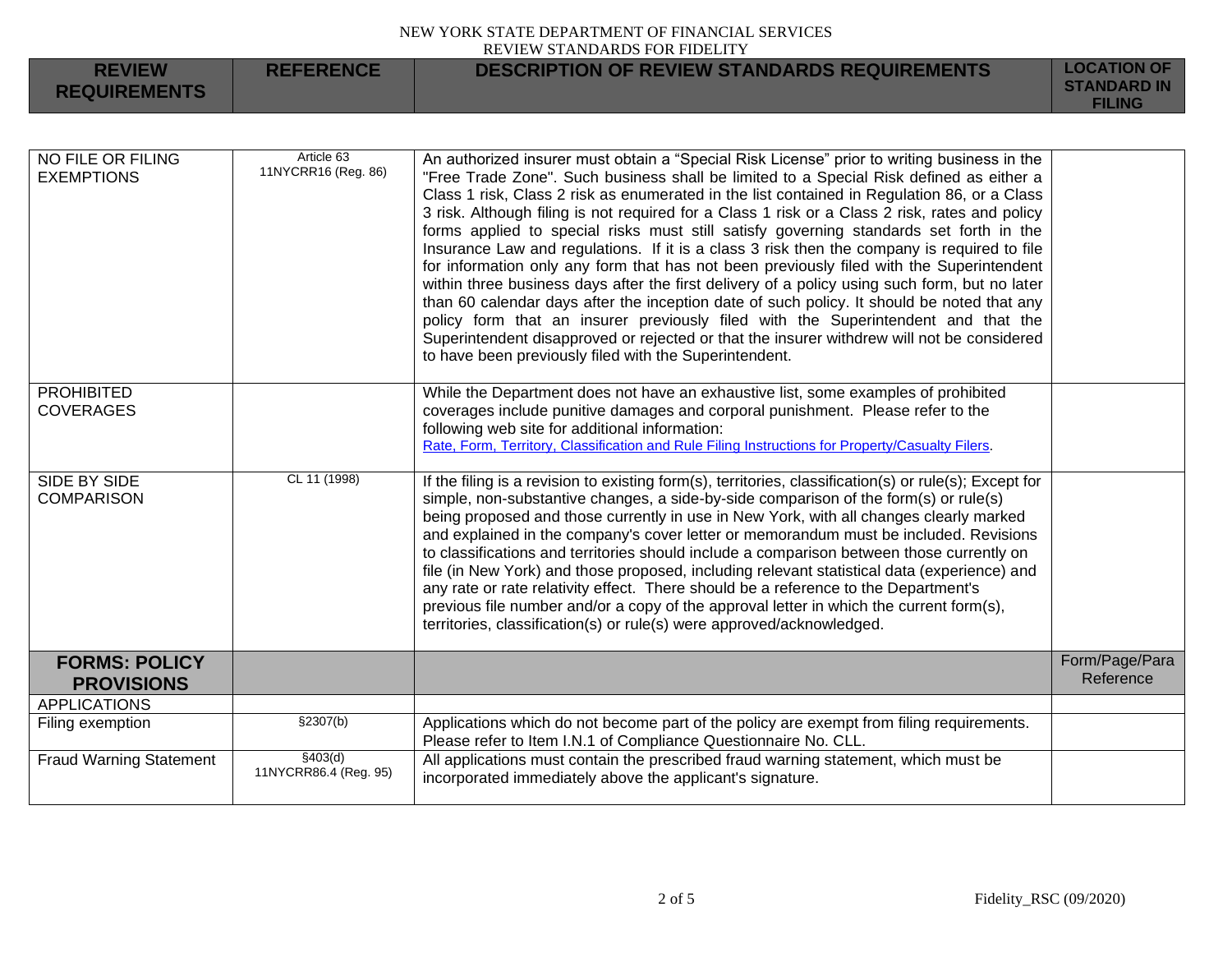| <b>REVIEW</b><br><b>REQUIREMENTS</b>             | <b>REFERENCE</b>                                                            | <b>DESCRIPTION OF REVIEW STANDARDS REQUIREMENTS</b>                                                                                                                                                                                                                                                                                                                                                                                                                                                                                                                                                                                                                                                      | <b>LOCATION OF</b><br><b>STANDARD IN</b><br><b>FILING</b> |
|--------------------------------------------------|-----------------------------------------------------------------------------|----------------------------------------------------------------------------------------------------------------------------------------------------------------------------------------------------------------------------------------------------------------------------------------------------------------------------------------------------------------------------------------------------------------------------------------------------------------------------------------------------------------------------------------------------------------------------------------------------------------------------------------------------------------------------------------------------------|-----------------------------------------------------------|
| <b>CANCELLATION &amp; NON-</b><br><b>RENEWAL</b> | §3426<br>CL 14 (1986)<br>CL 11 (1989)<br>Supplement No 1 to CL 11<br>(1989) | The Cancellation & Nonrenewal provisions apply to all commercial risk policies including<br>policies issued or issued for delivery in New York covering risks with multi-state locations<br>where the insured is principally headquartered in New York or the policy provides that<br>New York Law will govern. Please refer to the Commercial Lines Cancellation and<br>Nonrenewal Form Filing Compliance Questionnaire for detailed cancellation and<br>nonrenewal requirements, available at:<br>Rate, Form, Territory, Classification and Rule Filing Instructions for Property/Casualty Filers.                                                                                                     |                                                           |
| Notice of Cancellation                           | $§3426(b), (c), (h)(2), (g)$ & (I)                                          | The cancellation provisions must comply with the statutory requirements for the content of<br>the notice (including loss information), proof of notice, special provisions, and time frame<br>for giving notice. Any notice which fails to include a provision required by Section 3426<br>shall not be an effective notice of cancellation. Notice must be mailed/delivered to the first<br>name insured and to the insured's authorized agent or broker. Please refer to Item I.A of<br>the Commercial Lines Cancellation and Nonrenewal Form Filing Compliance<br>Questionnaire, available at: Rate, Form, Territory, Classification and Rule Filing<br>Instructions for Property/Casualty Filers.    |                                                           |
| Notice of Non Renewal                            | §3426(e), (g), (h)(2) & (l)                                                 | The nonrenewal provisions must comply with the statutory requirements for the content of<br>the notice (including loss information), proof of notice, special provisions, and time frame<br>for giving notice. Any notice which fails to include a provision required by Section 3426<br>shall not be an effective notice of nonrenewal. Notice must be mailed/delivered to the<br>first name insured and to the insured's authorized agent or broker. Please refer to Item I.B<br>of the Commercial Lines Cancellation and Nonrenewal Form Filing Compliance<br>Questionnaire, available at: Rate, Form, Territory, Classification and Rule Filing<br><b>Instructions for Property/Casualty Filers.</b> |                                                           |
| <b>Required Policy Period</b>                    | $$3426(a)(2)$ & (d)(2)                                                      | A required policy period means a period of one year from the date as of which a covered<br>policy is renewed or first issued. A policy issued for less than one year must be in<br>compliance with statutory reasons outlined in §3426(d)(2). Please refer to Item II of the<br>Commercial Lines Cancellation and Nonrenewal Form Filing Compliance Questionnaire,<br>available at: Rate, Form, Territory, Classification and Rule Filing Instructions for<br><b>Property/Casualty Filers.</b>                                                                                                                                                                                                           |                                                           |
| Permissible Reasons for<br>Cancellation          | \$3426(b), (c) & (h)                                                        | A policy may be cancelled for any valid underwriting reason during the first 60 days a<br>policy is in force. After the first 60 days, reasons for cancellation are limited to statutory<br>references. Please refer to Item I.A. 2 of the Commercial Lines Cancellation and<br>Nonrenewal Form Filing Compliance Questionnaire, available at: Rate, Form, Territory,<br>Classification and Rule Filing Instructions for Property/Casualty Filers.                                                                                                                                                                                                                                                       |                                                           |
| Permissible Reasons for<br>Non Renewal           | §3426(e) & (h)                                                              | A valid underwriting reason must be specifically listed in notice. Please refer to the<br>Commercial Lines Cancellation and Nonrenewal Form Filing Compliance Questionnaire,<br>available at: Rate, Form, Territory, Classification and Rule Filing Instructions for<br><b>Property/Casualty Filers.</b>                                                                                                                                                                                                                                                                                                                                                                                                 |                                                           |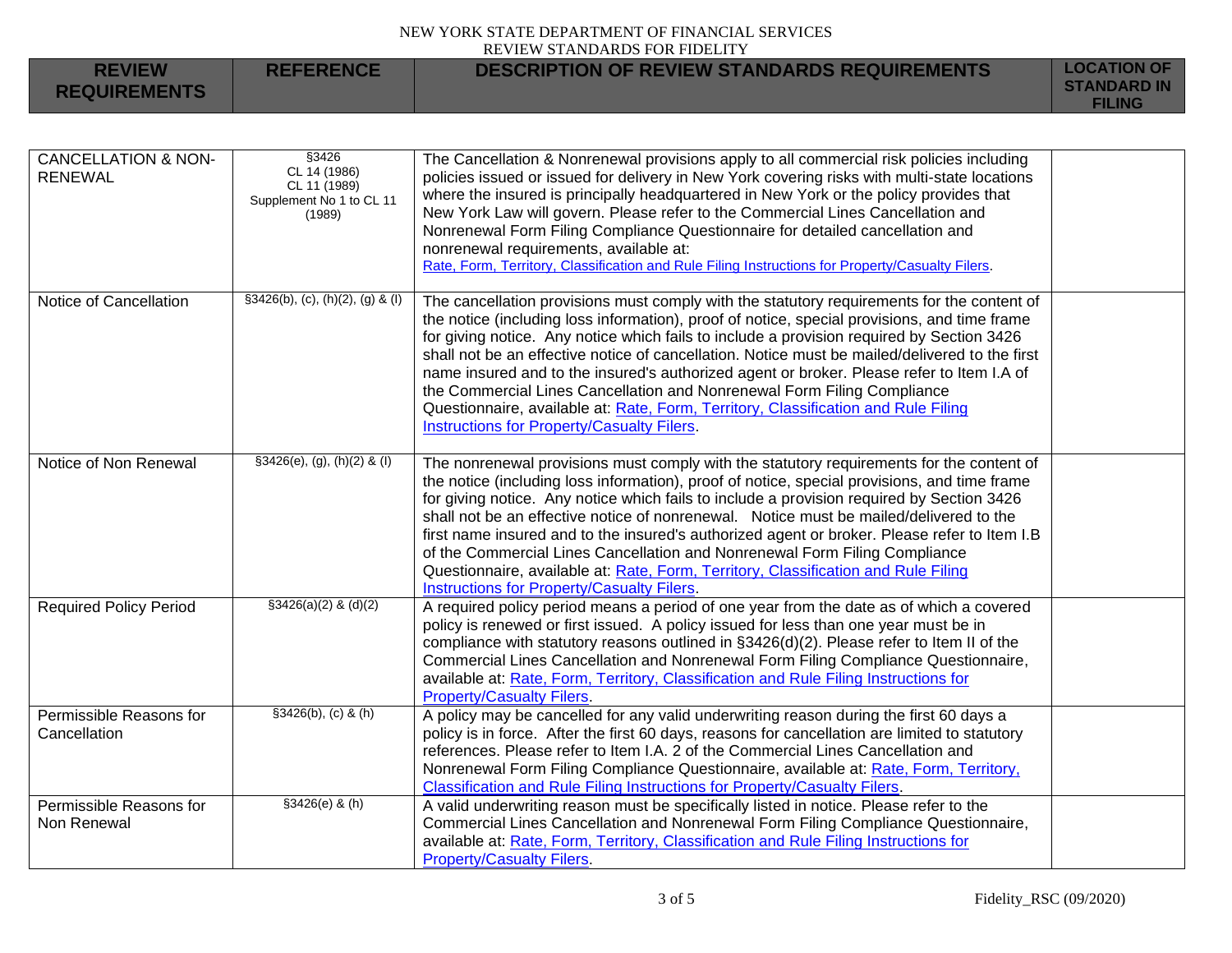| <b>REVIEW</b><br><b>REQUIREMENTS</b>                                                | <b>REFERENCE</b>                                                             | <b>DESCRIPTION OF REVIEW STANDARDS REQUIREMENTS</b>                                                                                                                                                                                                                                                                                                                                                                                                                                                                                                                                                                                                                                                                                                                                                                                                                                                                | <b>LOCATION OF</b><br><b>STANDARD IN</b><br><b>FILING</b> |
|-------------------------------------------------------------------------------------|------------------------------------------------------------------------------|--------------------------------------------------------------------------------------------------------------------------------------------------------------------------------------------------------------------------------------------------------------------------------------------------------------------------------------------------------------------------------------------------------------------------------------------------------------------------------------------------------------------------------------------------------------------------------------------------------------------------------------------------------------------------------------------------------------------------------------------------------------------------------------------------------------------------------------------------------------------------------------------------------------------|-----------------------------------------------------------|
|                                                                                     |                                                                              |                                                                                                                                                                                                                                                                                                                                                                                                                                                                                                                                                                                                                                                                                                                                                                                                                                                                                                                    |                                                           |
| <b>Conditional Renewal</b>                                                          | $\sqrt{(33426(e)(1)(B))}$                                                    | A conditional renewal notice is required for any change in the policy less favorable to the<br>policyholder. Such notice must contain the specific reason or reasons for conditional<br>renewal and must comply with the statutory requirements for the content of the notice<br>(including loss information), proof of notice, special provisions, and time frame for giving<br>notice. Please refer to Item I.B.2 and I.B.3 of the Commercial Lines Cancellation and<br>Nonrenewal Form Filing Compliance Questionnaire, available at: Rate, Form, Territory,<br>Classification and Rule Filing Instructions for Property/Casualty Filers.                                                                                                                                                                                                                                                                       |                                                           |
| Suspension                                                                          | \$3426(m)                                                                    | A suspension of coverage shall not be considered a cancellation of coverage.                                                                                                                                                                                                                                                                                                                                                                                                                                                                                                                                                                                                                                                                                                                                                                                                                                       |                                                           |
| <b>RATES &amp; RATING</b><br><b>PLANS</b>                                           | §2304 & §2344<br>11NYCRR161 (Reg. 129)<br>Supplement No 4 to CL 11<br>(1998) | All rates, rating plans, and rating rules filings must be submitted in accordance with the<br>instructions of Supplement No. 4 to Circular Letter 11 (1998) which outlines the new<br>mandatory filing procedures effective September 16, 2002. These procedures contain the<br>minimum required information that must accompany all rate, rating plan, and rating rule<br>filings. Rate filings must include appropriate supporting information as outlined in the<br>Rate Filing Sequence Checklist. Please note the relevant requirements contained in<br>Section 2304 of the New York Insurance Law. For commercial lines filings subject to flex-<br>rating under Section 2344, please also refer to Regulation 129 (11 NYCRR 161). Please<br>refer to the following web site for additional information: Rate, Form, Territory,<br>Classification and Rule Filing Instructions for Property/Casualty Filers. | Form/Page/Para<br>Reference                               |
| <b>ADOPTIONS OF RATE</b><br><b>SERVICE</b><br>ORGANIZATIONS (RSO)<br><b>FILINGS</b> |                                                                              |                                                                                                                                                                                                                                                                                                                                                                                                                                                                                                                                                                                                                                                                                                                                                                                                                                                                                                                    |                                                           |
| Me Too Filings                                                                      | \$2306<br>11 NYCRR 161.7<br>(Reg. 129)                                       | The insurer may discharge its rate filing obligation by giving notice that it uses rates and<br>rate information prepared by a designated rate service organization. Please refer to<br>Regulation 129 for the filing of rates and the relation and role of rates published by a rate<br>service organization and the Department's web site for additional filing information:<br>Rate, Form, Territory, Classification and Rule Filing Instructions for Property/Casualty Filers.                                                                                                                                                                                                                                                                                                                                                                                                                                 |                                                           |
| <b>CONSENT-TO-RATE</b>                                                              | \$2309                                                                       | The application for an excess rate is subject to prior approval. In addition, the application<br>must include the insured's reasons and the application must be signed by the insured.                                                                                                                                                                                                                                                                                                                                                                                                                                                                                                                                                                                                                                                                                                                             |                                                           |
| <b>CREDIT SCORING AND</b><br><b>REPORTS</b>                                         |                                                                              | The use of credit scoring and reports is limited to the initial underwriting and/or initial tier<br>placement of the risk.                                                                                                                                                                                                                                                                                                                                                                                                                                                                                                                                                                                                                                                                                                                                                                                         |                                                           |
| <b>INDIVIDUAL RISK</b><br><b>RATING</b>                                             | §2305<br>11NYCRR161.12<br>(Reg. 129)                                         | Individual Risk Submissions not subject to prior approval shall not filed with the<br>Department. All such information shall be retained in the insurer's individual underwriting<br>file for each policy issued for a period of five years from the date of first issuance of such<br>policy.                                                                                                                                                                                                                                                                                                                                                                                                                                                                                                                                                                                                                     |                                                           |
| <b>PRICING</b>                                                                      | §2304 & §2344<br>11NYCRR161 (Reg. 129)<br>CL 19 (1992) & CL 4 (1996)         | The following web site contains the mandatory filing procedures:<br>Rate, Form, Territory, Classification and Rule Filing Instructions for Property/Casualty Filers.                                                                                                                                                                                                                                                                                                                                                                                                                                                                                                                                                                                                                                                                                                                                               |                                                           |
| <b>RATING PLAN</b><br><b>REQUIREMENTS</b>                                           | §2344<br>11NYCRR161.8(Reg. 129)                                              | Rating plans are subject to prior approval. Even if the insurer is adopting a rating plan<br>from a Rate Service Organization (RSO) without modification, such plan is subject to the<br>prior approval requirements.                                                                                                                                                                                                                                                                                                                                                                                                                                                                                                                                                                                                                                                                                              |                                                           |